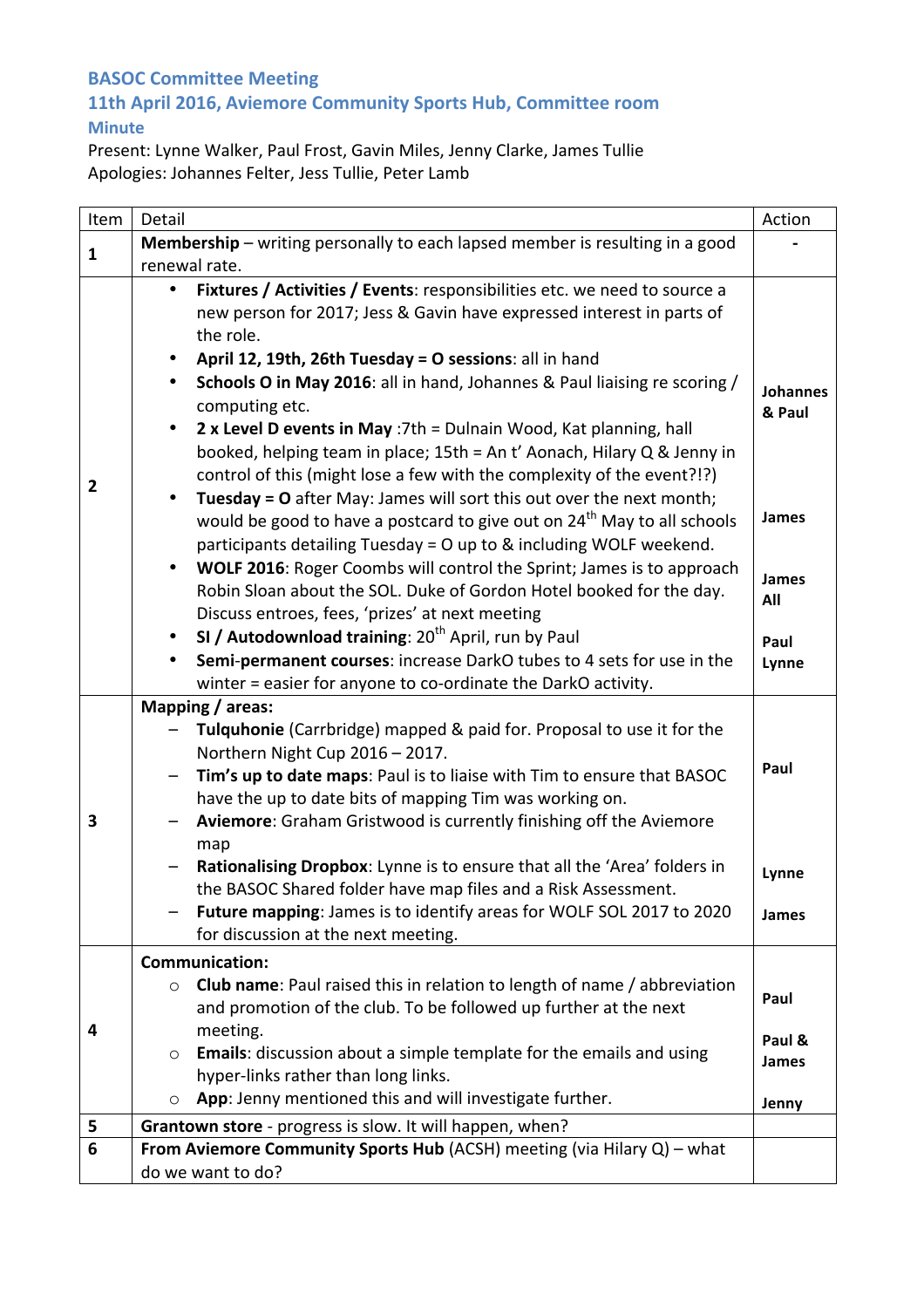|                         | Hub clubs will be offered free use of iPad loaded with Coaches Eye app,                                                                            |                 |
|-------------------------|----------------------------------------------------------------------------------------------------------------------------------------------------|-----------------|
|                         | on-site only (as well as the other benefits that we've been piloting) -                                                                            |                 |
|                         | noted                                                                                                                                              |                 |
|                         | Clubs will also be offered a taster fitness class followed by 7 days free                                                                          |                 |
|                         | use for members, other benefits for those who are already HLH                                                                                      |                 |
|                         | members. Could be worth doing for the club? October?                                                                                               |                 |
|                         | Clubs continue to have opportunity to have a splurge in the Strathy -                                                                              |                 |
|                         | next month is taken but might it be worth making a bit of noise about                                                                              | Lynne           |
|                         | daylight Tuesdays re-starting? and coaching sessions? Perhaps not as                                                                               |                 |
|                         | part of the CSH half-page Lynne is to apply and have Kat as the person                                                                             |                 |
|                         | interviewed.                                                                                                                                       |                 |
|                         | There's a "Family Fun Day" planned for a Friday afternoon in June (date                                                                            |                 |
|                         | tbc), with an inflatable assault course and opportunity for clubs to have                                                                          |                 |
|                         | stands. Someone suggested the orienteering club could have a treasure                                                                              |                 |
|                         | hunt; I winced but we might want to have a stand and removed                                                                                       |                 |
|                         | those misconceptions! It was felt that we do not fit into this day (based                                                                          |                 |
|                         | on previous experience).                                                                                                                           |                 |
|                         | They're planning some women's sessions on Friday evenings, starting                                                                                |                 |
|                         | with multi-sport sessions then handing them over to clubs, so perhaps                                                                              | Lynne           |
|                         | we could put something on? Aim is 45 mins activity then social chat in                                                                             |                 |
|                         | library. 19:00 - 19:45, probably starting with 4 multi-sport sessions from                                                                         |                 |
|                         | mid April, so we might be looking at a Friday some time after mid                                                                                  |                 |
|                         | May. Age 16 plus. Keep an eye on this.                                                                                                             |                 |
|                         | Tina Gibson is looking for sessions for her summer programme (again).                                                                              | Lynne           |
|                         | Felt that we did not have the capacity to do this along with Tuesday                                                                               |                 |
|                         | offerings. We would prefer to run joint INVOC / MOR / BASOC                                                                                        |                 |
|                         | junior/adult session, maybe a couple per club over the summer?<br>Scottish Champs weekend Lynne is co-ordinating the relay teams; will also look   | Lynne           |
| $\overline{\mathbf{z}}$ | into club camping options (help from Gavin here).                                                                                                  | Gavin           |
|                         | <b>Regional Development Officer report</b>                                                                                                         |                 |
|                         | 1.) Family Orienteering Sessions. Start tomorrow. Currently 8 booked on                                                                            |                 |
|                         | (3 families). Thanks to Hilary & Mehmet for coaching 1 session each.                                                                               |                 |
|                         | 2.) Contacting lapsed members - done this morning (expect Susanna                                                                                  | <b>James</b>    |
|                         | Macdonald - hope James Tullie might do this with a personal local                                                                                  |                 |
|                         | approach - I can't remember the name of her parents!) Update:                                                                                      |                 |
|                         | another family have renewed!                                                                                                                       |                 |
|                         | 3.) School league - basic arrangements in place but some items still                                                                               |                 |
|                         | require finalisation – scoring system & pre-entry top of the list.                                                                                 | <b>Johannes</b> |
| 8                       | Suggest I pop down to meet with Paul to discuss at a time that's                                                                                   | Paul            |
|                         |                                                                                                                                                    |                 |
|                         |                                                                                                                                                    |                 |
|                         | convenient for Paul.                                                                                                                               |                 |
|                         | 4.) Kingussie High School sports open day - Johannes going into KHS on                                                                             |                 |
|                         | Thursday 28 <sup>th</sup> April (together with students from Inverness College                                                                     | Johannes        |
|                         | UHI Outdoor Pursuits NC course). Promote BASOC Tue=O to their                                                                                      |                 |
|                         | students using ultrasprint event on KHS map.                                                                                                       |                 |
|                         | 5.) Future RDO funding. The latest position from the SOA &                                                                                         |                 |
|                         | SportScotland is that we are likely to move to an RDO for the whole of                                                                             |                 |
|                         | the North of Scotland, and another for the South of Scotland. This will<br>bring us into line with other centrally funded sports governing bodies, |                 |